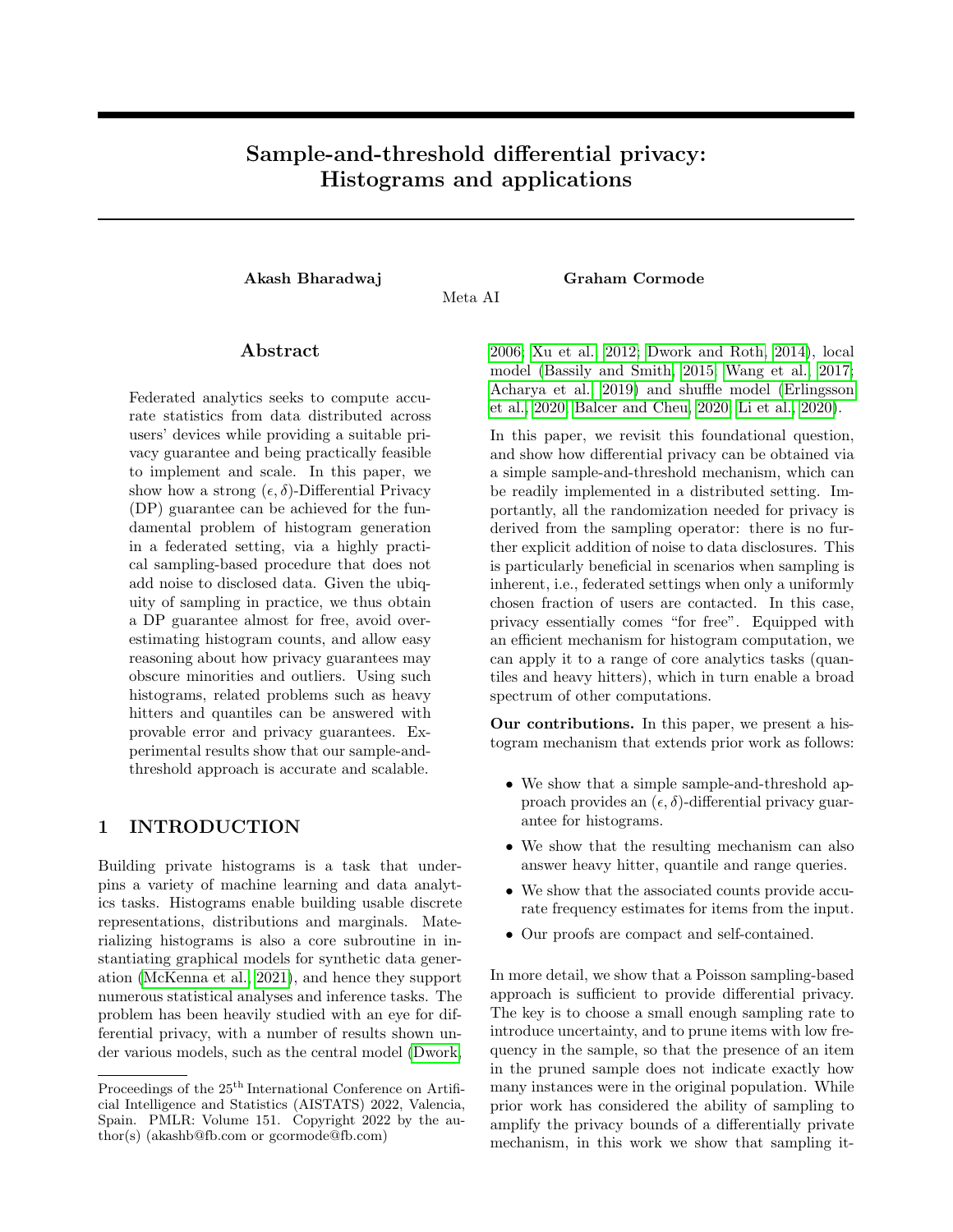self provides a DP histogram mechanism, generalizing the pioneering work of [Zhu et al. \(2020\)](#page-10-2) on heavy hitters. Consequently, the sample-and-threshold histogram mechanism can be implemented effectively while requiring very little effort from participating users. The chief points of comparison are results in the shuffle model of differential privacy. We claim that the sampling step is arguably simpler than many shuffle approaches (which require users to perturb their inputs, or add additional "chaff" messages to mask their values), while being of equivalent complexity to implement the server-side aggregation of messages. Deployed federated systems [\(Bonawitz et al., 2019;](#page-9-8) [Huba](#page-9-9) [et al., 2021\)](#page-9-9) already implicitly sample from a large collection of eligible users, so the mechanism does not introduce any significant additional overhead or error.

## 2 PRELIMINARIES

We consider the case where there are  $n$  individuals who each hold a value  $x_i$ , so that the collection of all user inputs defines a dataset  $D$ . Our goal is to construct a histogram of the frequency distribution according to a fixed set of buckets B. For convenience, we assume that each input  $x_i$  is already mapped into its corresponding bucket, and that the buckets are indexed by integers, so that each  $x_i \in [B]$ . We will describe a randomized mechanism,  $M$ , that can process datasets  $D$  to give a distribution over output histograms,  $H$ .

The objective is to ensure that a sampled output histogram,  $H$ , is close to the true histogram  $H^*$ , while ensuring that the output meets  $(\epsilon, \delta)$ -differential privacy (DP) [\(Dwork and Roth, 2014\)](#page-9-2). Formally, we require

$$
\Pr[\mathcal{M}(D) \in \mathbb{H}] \le \exp(\epsilon) \Pr[\mathcal{M}(D') \in \mathbb{H}] + \delta \qquad (1)
$$

for any subset of possible output histograms H and for neighboring inputs  $D, D'$  that differ in the input value of one individual. As usual for  $(\epsilon, \delta)$ -DP, we expect  $\delta$ to be small, typically much less than  $1/n$ .

Computational model. Our mechanism is designed to operate in a federated (distributed) setting, where each client sends a message based on their input to a server, which then combines this information before reporting it to an analyst. Specifically, the server aggregates the messages to produce the multiset of values reported (i.e., builds the frequency histogram of messages), and deletes some values which fall below a threshold  $\tau$ . This model sits between the shuffle and centralized DP model: the procedure is conceptually similar to the 'shuffling' procedure, but with the minor additional step of removing small counts; meanwhile, it is easy to implement in the central DP model with a trusted aggregator [\(Erlingsson et al., 2020\)](#page-9-5). Many shuffling protocols are based on clients following a locally differentially private (LDP) protocol, based on a high setting of the privacy parameter  $\epsilon$ ; the shuffling then 'amplifies' the privacy to give a tighter DP guarantee on the output. Compared to many shuffle and LDP protocols, our approach is very compact: it only sends information on the items held by the client, rather than the size of the domain from which those items are drawn.

To fully achieve the benefits of the sample-andthreshold model, we assume for convenience that there is an entity which aggregates the data, similar to a shuffler in the shuffle model. For a shuffler, applying the threshold would be a trivial final step before the shuffler releases the histogram. Indeed, we anticipate that this would be natural to do in any system that implements aggregation via secure hardware (e.g., Intel SGX extensions [\(Intel Specialized Development Tools,](#page-9-10) [2021\)](#page-9-10)). Then the data analyst only sees output under differential privacy, and is shielded from seeing any intermediate results without a formal privacy property. Alternatively, the aggregation and thresholding step could be performed using techniques from multiparty computation on shares of the input gathered by two or more servers, wherein secure comparison to a public constant is a relatively lightweight operation [\(Nishide](#page-10-3) [and Ohta, 2007;](#page-10-3) [Veugen et al., 2015\)](#page-10-4). The model can also be compared to the early notion of "k-anonymity", where the output is constrained so that every output item corresponds to at least k individuals in the input [\(Samarati and Sweeney, 1998\)](#page-10-5). Here, we obtain k-anonymity for  $k = \tau$ , the threshold value. Although k-anonymity has been criticized as a weak privacy notion, it carries an intuitive appeal for many lay users, and here we show that in this case we also achieve differential privacy.

# 3 SAMPLING-BASED HISTOGRAMS

In the  $(B\text{-bucket})$  histogram problem, each client i holds a single item  $x_i$  corresponding to a bucket  $b_i \in$ [B], and our aim is to produce a private histogram of item frequencies, such that a frequency associated with  $x$  in the private histogram approximates the frequency of x over the input distribution.

### 3.1 Main Sampling Results

The algorithm is based on Bernoulli sampling. Each client out of n is sampled with probability  $p_s = m/n$ , so the expected size of the sample is  $m$  (we later discuss different ways to implement this sampling). Our subsequent analysis will relate the sampling rate to the privacy parameter  $\epsilon$  in order to give a required privacy guarantee. The algorithm makes use of a threshold  $\tau$ ,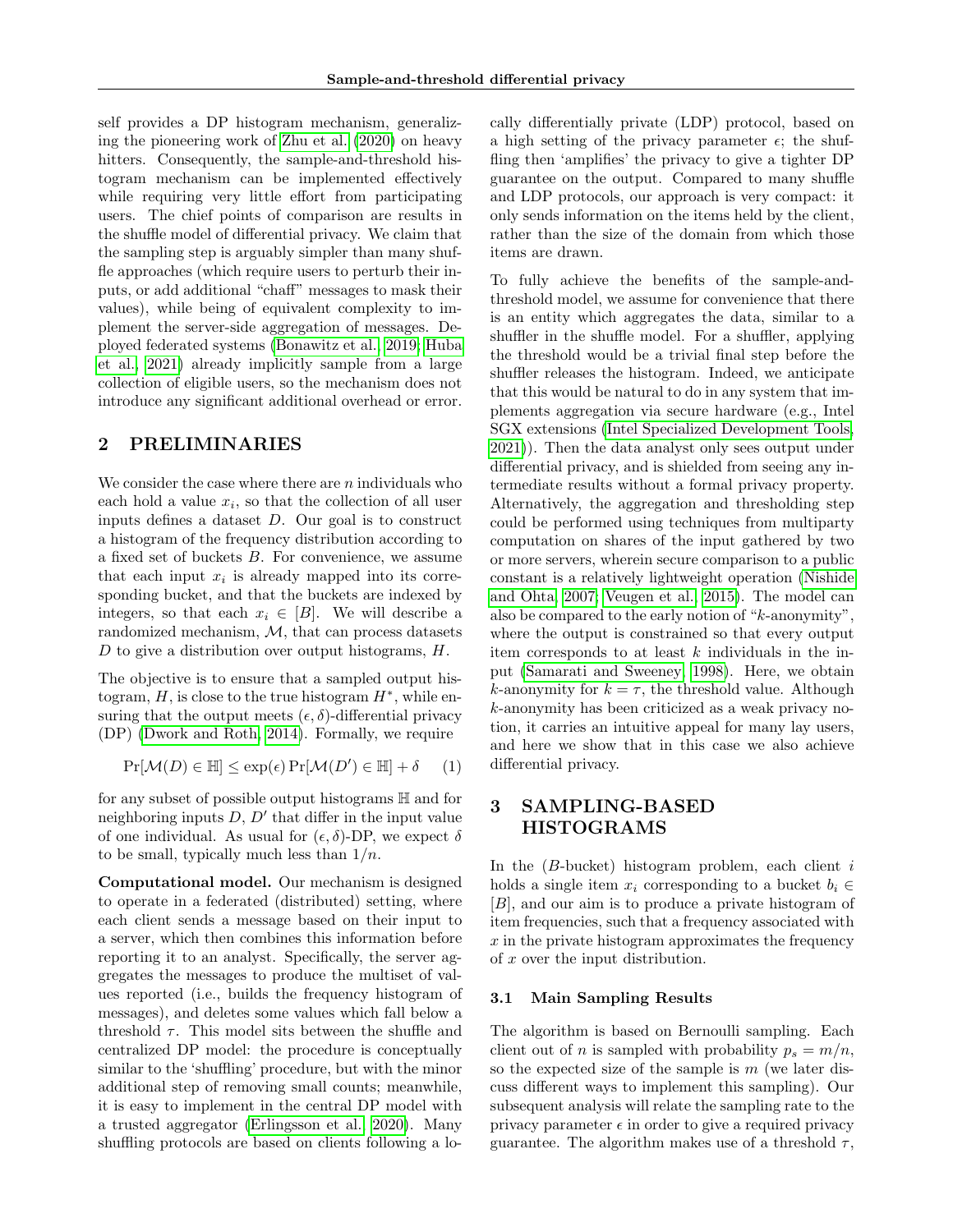so that items whose sampled counts are at least  $\tau$  are reported in the histogram, while items whose count falls below  $\tau$  are omitted from the histogram. Note then that the mechanism introduces no spurious items into the output: any item which is not present in the input cannot appear in the output histogram. Hence, the size of the message from each client need be no bigger than its input size. In addition, the error bounds of the algorithm are independent of the dimensionality of the underlying histogram, B.

We next give a bound on the ratio of probabilities of seeing the same output on neighboring inputs, which allows us to state our main result.

<span id="page-2-3"></span>**Lemma 1.** Given two neighboring inputs  $D, D'$ , such that  $D$  differs in one item from  $D'$ , the ratio of probabilities of seeing a cell with a given count v is bounded by  $\frac{(1-p_s)k}{k-v}$ , where k is the number of copies of the given item in input D and  $k > v$ .

The proof of this claim, and of some other technical lemmas, is deferred to Appendix [A.](#page-10-6)

<span id="page-2-2"></span>**Theorem 2.** Sample-and-threshold achieves  $(\epsilon, \delta)$ differential privacy provided  $\epsilon$  and  $\delta$  satisfy  $e^{-\epsilon} \leq 1-p_s$ and  $\delta \leq \exp(-\frac{\tau}{q}D(q||p))$  for  $q = 1 - e^{-\epsilon}(1-p_s)$ , where  $D(q||p)$  denotes the KL divergence.

*Proof.* We must show that the ratio  $\frac{(1-p_s)k}{k-v}$  is between  $e^{-\epsilon}$  and  $e^{\epsilon}$  except with some small probability. For the lower bound, we have

$$
e^{-\epsilon} \le \frac{(1-p_s)k}{k-v} \tag{2}
$$

for any  $v \geq 0$ , which is satisfied if we ensure  $p_s \leq$  $1-e^{-\epsilon} < 1$  (since  $v = 0$  is the worst case). Rearranging the upper bound, we obtain

<span id="page-2-0"></span>
$$
v \leq ke^{-\epsilon}(e^{\epsilon} - 1 + p_s) = k(1 - e^{-\epsilon} + e^{-\epsilon}p_s) \qquad (3)
$$

First, note that since  $p_s < 1$ , we have  $p_s(1 - e^{-\epsilon})$  $1 - e^{-\epsilon}$ , and so  $p_s < 1 - e^{-\epsilon} + e^{-\epsilon}p_s$ . Hence, the bound in [\(3\)](#page-2-0) is greater than  $kp_s$ , the mean value. In fact,  $(1 - e^{-\epsilon} + e^{-\epsilon}p_s) < 1$  since  $p_s < 1$ , and so we can define the probability

<span id="page-2-5"></span>
$$
q = (1 - e^{-\epsilon} + e^{-\epsilon} p_s). \tag{4}
$$

We will thus obtain  $(\epsilon, \delta)$ -differential privacy provided that we can bound the probability of choosing a  $v$  that is more than  $kq$ . Recall that applying the threshold means that if the sampled number of items is below  $\tau$  then it is rounded down to 0. So the "bad" event" is when more than  $\max(kq, \tau)$  out of k copies are sampled. The number of sampled copies is a Binomial distribution with  $k$  trials and success probability  $p_s$ ,  $B(k, p_s)$ . Hence, we analyze  $Pr[B(k, p_s) >$  $\max(kq, \tau)$ .

We perform a case split, based on the value of  $k$ .

**Case 1.**  $k \leq \frac{\tau}{q}$ . In this regime, we have that  $v = \max(kq, \tau) = \tau$ , and so we seek  $\Pr[B(k, p_s) > \tau]$ . Clearly, this is monotonic in  $k$ : increasing  $k$  only makes it easier to achieve more than  $\tau$  successes. Hence, it suffices to consider the case  $k = \frac{\tau}{q}$  and  $v = \tau$ .

**Case 2.**  $k \geq \frac{\tau}{q}$  We apply the Chernoff-Hoeffding bound, which states that

<span id="page-2-1"></span>
$$
\Pr[B(k, p) > kq] = \Pr[B(k, 1 - p) < k - kq] \\
\leq \exp(-kD(q||p)) \tag{5}
$$

where  $D(q||p)$  denotes the KL divergence (relative entropy) between the (Bernoulli) distributions with parameters  $q$  and  $p$ . We can observe that  $(5)$  is decreasing as a function of k (since  $D(q||p)$  is non-negative for all  $p, q$ , and so the tightest bound is for the smallest value of  $k = \frac{\tau}{q}$ .

Combining the observations of Case 1 and Case 2, we apply [\(5\)](#page-2-1) for  $k = \frac{\tau}{q}$  to get  $\delta \le \exp(-\frac{\tau}{q}D(q||p)).$  $\Box$ 

The best bound on  $\delta$  will be obtained by using the expression from this Theorem (or the exact Binomial distribution) at  $k = \frac{\tau}{q}$ . However, to give a simpler expression, we will provide a slightly looser bound, as follows.

<span id="page-2-4"></span>**Lemma 3.** If we set the sampling rate  $p_s = \alpha(1-e^{-\epsilon})$ for some  $0 < \alpha \leq 1$  and  $\epsilon \leq 1$ , then sample-andthreshold achieves  $(\epsilon, \delta)$  differential privacy for  $\delta =$  $\exp(-C_{\alpha}\tau)$ , where  $C_{\alpha} = \ln(1/\alpha) - 1/(1+\alpha)$ .

Hence, for  $\alpha$  small enough, we have  $\delta \leq$  $\exp(-\tau O(\ln(1/\alpha))) = \alpha^{O(\tau)}$ , decaying exponentially as a function of  $\tau$ .

This analysis provides guidance on how to set the sample-and-threshold parameters in order to obtain a desired  $(\epsilon, \delta)$  guarantee: we first set the sampling rate  $p_s = \alpha(1 - e^{-\epsilon}) = \theta(\alpha \epsilon)$ , and the threshold  $\tau = \frac{1}{C_{\alpha}} \ln(1/\delta)$ . Equivalently, given  $p_s$  and  $\alpha$ , we obtain  $\frac{\alpha}{\epsilon} = \ln(\frac{\alpha}{\alpha - p_s})$ . Typically, we will set  $\alpha$  to be a constant (say, 1/5), which will ensure  $(\epsilon, \delta)$  privacy when sampling with probability  $\epsilon/5$ , and choosing an appropriate threshold to obtain a small enough  $\delta$ .

Concretely, for  $\epsilon = 1$  and  $\alpha = 1/6$ , the sampling rate is  $p_s = 0.105 \approx 0.1$  and, choosing  $\tau = 20, \delta < 10^{-8}$ using  $C_{\alpha} = 0.935$ .

#### 3.2 Fixed sized sampling

For practical efficiency, we would often like to work with a fixed size sample. However, the above histogram protocol performs Poisson sampling instead. The reason is that if the fixed size of the sample,  $m$ , is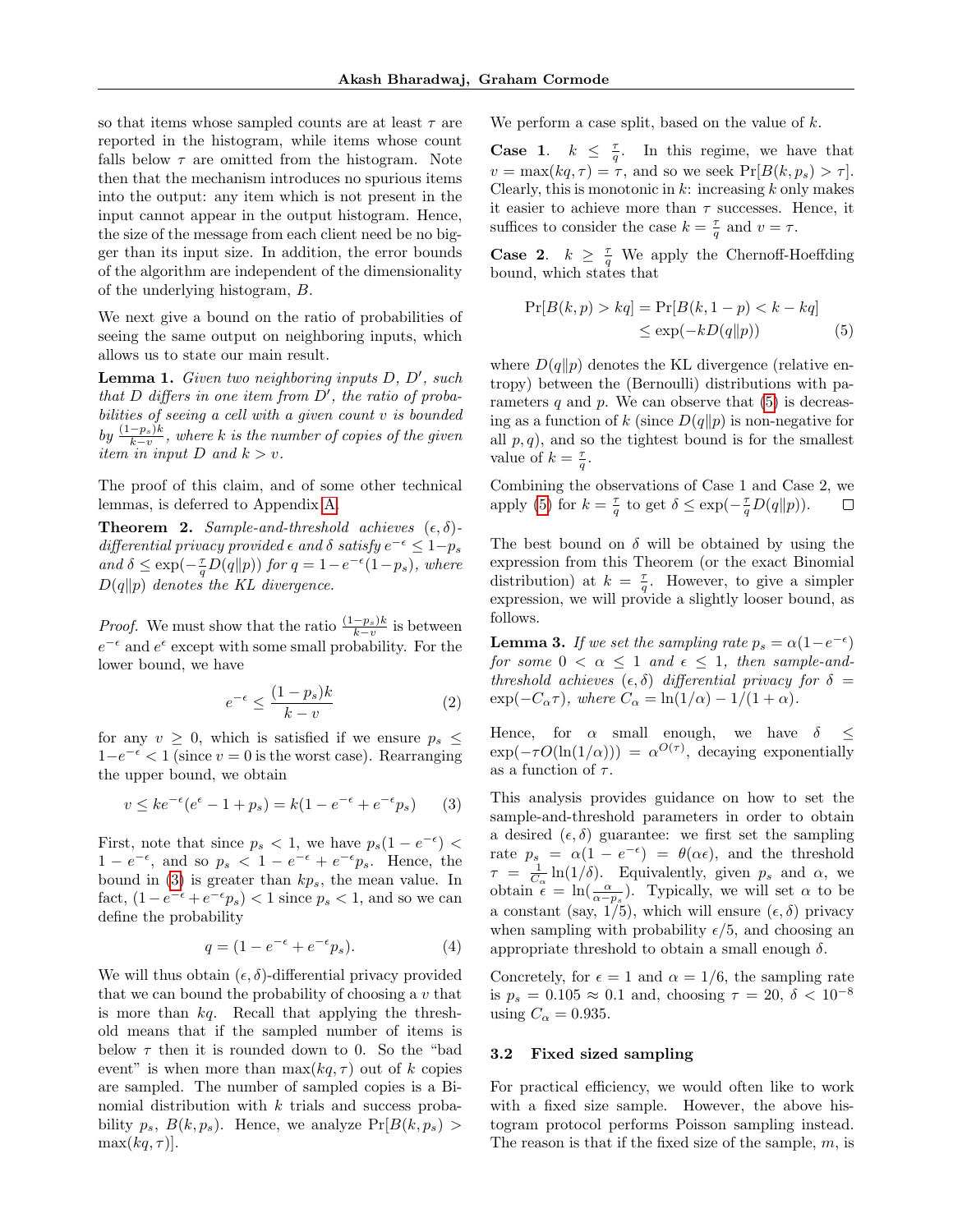known, then we are effectively also releasing the number of samples that were suppressed by the  $\tau$  threshold (by adding up the released counts, and subtracting from  $m$ ). This potentially leaks information. Consider the case where  $D'$  contains n copies of the same item, while D contains  $n - 1$  copies of the same item, and one unique item. With probability  $m/n$ , the mechanism on input  $D$  samples the unique item along with  $m-1$  other items, and so produces an output of size  $m - 1$ . But on input  $D'$ , there is zero probability of producing an output smaller than  $m$ . This forces  $\delta \geq m/n$ , which is typically too large for  $(\epsilon, \delta)$ -DP (we usually seek  $\delta \ll 1/n$ .

Performing Poisson sampling with  $p_s = m/n$  addresses this problem: the expected sample size is the same, but we no longer leak the true size of the sample before thresholding. Indeed, we can see that the (observable) size of the sample is differentially private: given two inputs  $D$  and  $D'$  such that  $D$  has one additional unique item, the distribution of sample sizes are close, applying Theorem [2](#page-2-2) to the samples.

Implementing Poisson sampling may appear costly: naively, the server would contact  $n$  clients instead of m, where we expect  $n \gg m$ . However, we can perform the sampling by contacting much fewer clients, since the size of the sample is tightly concentrated around its expectation.

**Lemma 4.** Sampling  $m + O(\sqrt{m})$  clients is sufficient to apply the sample-and-threshold mechanism, with high probability.

Proof. Observe that, with high probability, the size of the (Poisson) sample will be close to expected value of  $m$ . In particular, by a Chernoff bound, the probability that the sample size is more than  $c\sqrt{m}$  larger than m is

$$
\Pr[s > (1 + c/\sqrt{m})m] \le \exp(-c^2/3).
$$

Hence, for  $c$  a suitable constant (say, 10), this probability is negligibly small. To realize this sampling, we contact a fixed size number of clients  $s = m + c\sqrt{m}$ , and then have each client perform a Bernoulli test on whether to participate: with probability  $m/s$ , it participates, otherwise it abstains. An abstaining client can, for example, vote for a unique element (e.g., an item based on a hash of its identifier), and so be automatically discounted from the protocol, without revealing this information to the aggregator.  $\Box$ 

#### 3.3 Accuracy Bounds

The histogram produced by the mechanism is ultimately based on sampling and pruning. For any item whose frequency is sufficiently above the pruning threshold, its frequency within the histogram is an (almost) unbiased estimate of its true frequency. There is a small gap, since even for an item with high frequency, there is a small chance that it is not sampled often enough, and so its estimate will fall below the threshold  $\tau$  (in which case we do not report the item).

Probability of omitting a heavy item. We first consider the probability that a frequent item is not reported by the algorithm.

<span id="page-3-0"></span>Lemma 5. The sample and threshold histogram protocol omits an item whose true absolute count is W with probability at most  $\exp(-(\frac{Wm}{n}-\tau)^2 \frac{n}{2Wm})$ .

**Numeric Example.** When  $w := Wm/n$  is sufficiently bigger than  $\tau$ , this gives a very strong probability. For example, consider the case  $n = 10^6$ ,  $\epsilon = 1$ , and we set  $p_s = 0.1$  and  $\tau = 20$  to obtain a  $\delta$  of  $10^{-8}$ . The expected sample size  $m = 10^5$ , and for an item that occurs 0.1% of the time in the input, we expect to sample it  $w = 100$  times. This gives a bound of  $\exp(-32) < 10^{-13}$  that such an item is not detected.

Frequency estimation bounds. More generally, we can use the (relative) frequency of any item in the histogram as an estimate for its true occurrence in the population.

Lemma 6. We can estimate the (relative) frequency of any item whose relative frequency is  $\phi$  within  $\gamma$  relative error with probability  $O(\exp(-\gamma^2 \phi m)).$ 

Proof. Applying a multiplicative Chernoff-Hoeffding bound, we have for  $\gamma < 1$ ,

$$
Pr[|X - \mu| > \gamma \mu] = 2\exp(-\gamma^2 \mu/3) = \beta
$$

Rearranging, we obtain  $\mu = \frac{3}{\gamma^2} \ln(1/2\beta)$ . Suppose we aim to find all items whose frequency is at least  $\phi$ , and estimate their frequency with relative error at most  $\gamma.$ Then we have  $\mu = \phi m = \frac{3}{\gamma^2} \ln(1/2\beta)$ .  $\Box$ 

Numeric Example. We can substitute values into this expression to explore the space. For example, if we set  $p_s = 0.1$ ,  $\ln(1/2\beta) = 10$ ,  $\tau = 10$  and  $\gamma =$  $1/\sqrt{10}$ , then we obtain  $\phi = 3 \times 10^3/n$  — in other words, provided  $n > 3 \times 10^5$ , we can accurately find estimates of frequencies that occur 1% of the time (except with vanishingly small probability).

Remark. It is instructive to compare these bounds to those that hold for the shuffle model. According to [Balcer and Cheu \(2020\)](#page-9-6), addition of appropriately parameterized Bernoulli random noise to reports from *n* clients yields  $(\epsilon, \delta)$ -DP, with error that scales as  $O(\frac{1}{\epsilon^2 n} \log(1/\delta))$  for  $\epsilon \leq 1$ , provided *n* is large enough. Expressing our bound on the estimate of any frequency, we obtain error  $O(1/\sqrt{m}) = O(\sqrt{\frac{1}{\epsilon n}})$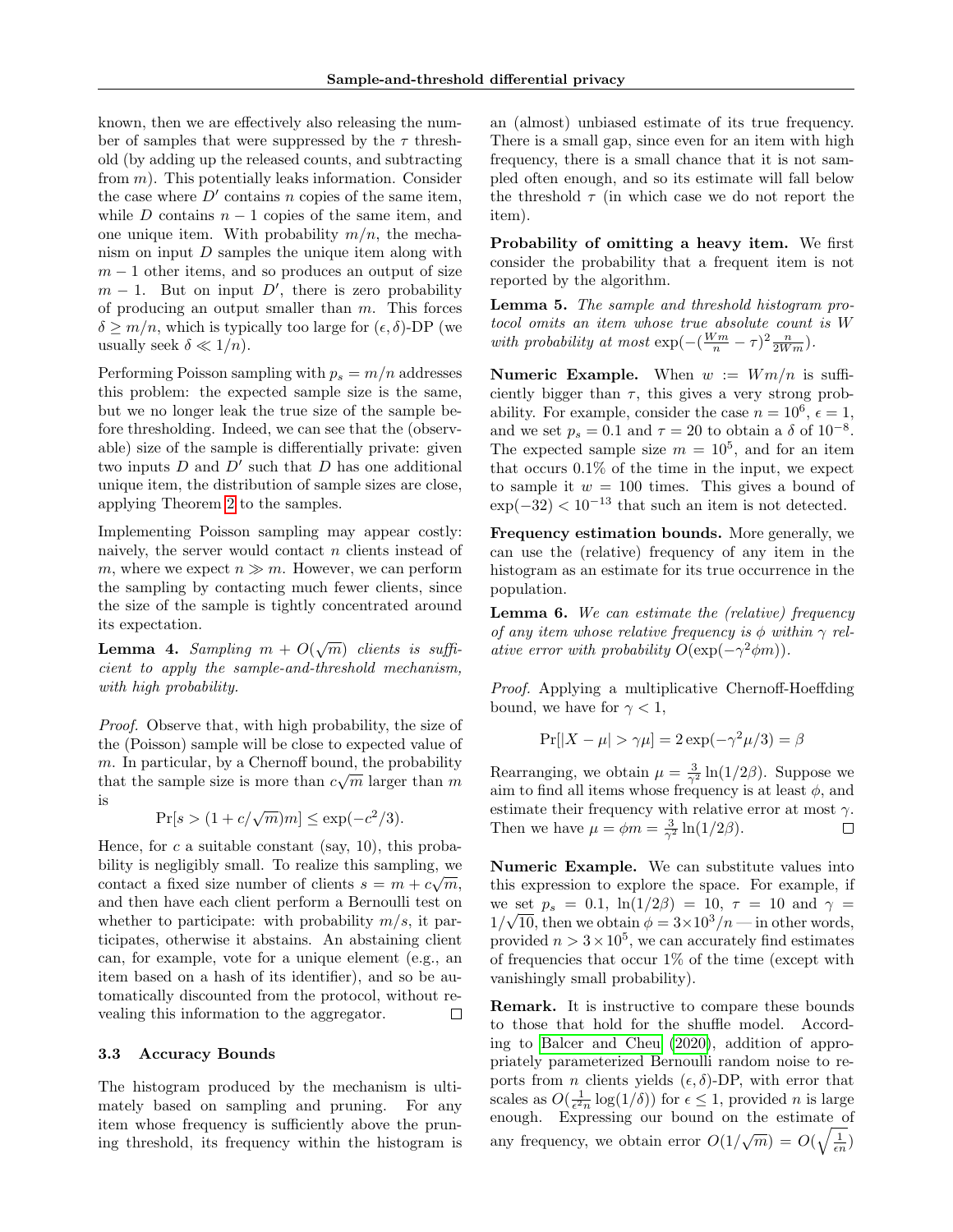from sampling, plus error from rounding small values down to zero, which is bounded by  $O(\tau/m)$  =  $O(\ln(1/\delta)/m) = O(\ln(1/\delta)/(\epsilon n))$ . Naively, it might seem that the shuffle bounds are preferable, due to the stronger dependence on n  $(O(1/n)$  vs.  $O(1/\sqrt{n}))$ . However, this misses the point that in practical federated computing settings, the server can contact only a fixed size cohort of m clients out of a much larger (and sometimes unknown) population  $n$ . For example, Google's GBoard is trained with batches of 200 clients at a time [\(Chen et al., 2019\)](#page-9-11); Meta's FedBuff trains with tens to thousands of clients per round [\(Nguyen et al., 2021\)](#page-10-7); while m is set to  $O(\sqrt{n})$ for heavy hitter discovery by [Zhu et al. \(2020\)](#page-10-2). In such cases, results in both the shuffle and sample-andthreshold paradigms incur the same sampling error of  $O(1/\sqrt{m})$ . Then shuffling introduces additional noise of  $O(\frac{1}{\epsilon^2 m} \log(1/\delta))$ , whereas sample-and-threshold incurs zero additional noise on items that exceed the  $\tau$ threshold, and at most  $O(\ln(1/\delta)/m)$  on small items. Hence, we argue that when shuffling implicitly samples from the input, the sample-and-threshold approach has superior error guarantees. We confirm this observation empirically in Section [5,](#page-5-0) where we compare accuracy of both approaches while sampling the same expected number of clients.

# 4 HEAVY HITTERS AND QUANTILES VIA HISTOGRAMS

### 4.1 Heavy Hitters

We next show how to use the basic histogram protocol to find the (hierarchical) heavy hitters from the input. This result follows the outline and notation of the TrieHH algorithm [\(Zhu et al., 2020\)](#page-10-2), to allow easy comparison.

The heavy hitters algorithm proceeds over L levels, to build up a trie of depth L. At each level, we materialize a histogram of those prefixes of items from the input that extend the current trie. This allows us to add items to the current trie based on the threshold  $\tau$ , and include the observed count of each prefix for each node in the trie, provided it is more than  $\tau$ . We can view the TrieHH protocol as materializing a histogram at each level, with progressively finer cells. In the protocol as originally described, cells whose ancestor in a previous level did not exceed the  $\tau$  threshold are not eligible for consideration. However, the privacy proof still applies if we do not enforce such restrictions. We denote our version of the protocol using the new histogram protocol as TrieHH++, to indicate that the trie is augmented with count information.

<span id="page-4-0"></span>**Lemma 7.** The TrieHH++ protocol using L sample-

and-threshold histograms with  $(\epsilon, \delta)$ -DP achieves an overall guarantee of  $(L\varepsilon, L\delta)$ -DP.

The essence of the proof is that the output of the algorithm is the L-fold composition of a differentially private mechanism, with some post-processing. By the differential privacy of the basic histogram protocol (Theorem [2\)](#page-2-2), the result follows.

Remark. If the objective is only to find the heavy hitters, then the factor of  $L$  can be dropped from these bounds. That is, instead of proceeding in rounds, we simply apply the basic histogram protocol to the full inputs, and report the items which survive the thresholding process (along with their associated counts if desired). Following the above analysis, the resulting output is  $(\epsilon, \delta)$ -differentially private. The motivation for having  $L$  rounds given by Zhu et al.  $(2020)$  is to reduce the exposure of the server to private information: it only observes prefixes from clients that extend shorter prefixes that are already known to be popular. However, this does not impact on the formal differential privacy properties of the output.

### 4.2 Quantiles

Finding the quantiles is a common analytics task to describe the distribution of values held by the clients. We describe two approaches to finding quantiles, both making use of our histogram mechanism.

Single quantiles via interactive search. Given client inputs which fall in the range  $[0, 1]$ , we seek a value f such that the fraction of clients whose value is below f is (approximately)  $\phi$ .

<span id="page-4-1"></span>**Lemma 8.** Given  $a \phi > \tau/m$ , we can use h applications of the  $(\epsilon, \delta)$ -DP histogram mechanism to find a value f such that  $f \pm 2^{-h}$  is a  $\phi \pm O(m^{-1/2})$  quantile, with  $(h\epsilon, h\delta)$ -DP.

This approach is very effective for single queries, but is less desirable when we have a large number of quantile queries to answer in parallel, in which case the hierarchical histogram approach is preferred.

Quantiles and range queries via hierarchical histograms. A common technique to answer quantile and range queries in one-dimension is to make use of hierachical histograms: histograms with geometrically decreasing bucket sizes, so that any range can be expressed as the union of a small number of buckets. We can observe that the trie built as part of the TrieHH++ protocol is exactly such a hierarchical histogram, and hence can be used to answer quantile queries, with the same privacy (and similar accuracy) guarantees as for heavy hitters.

Assume again that each client has an input value in the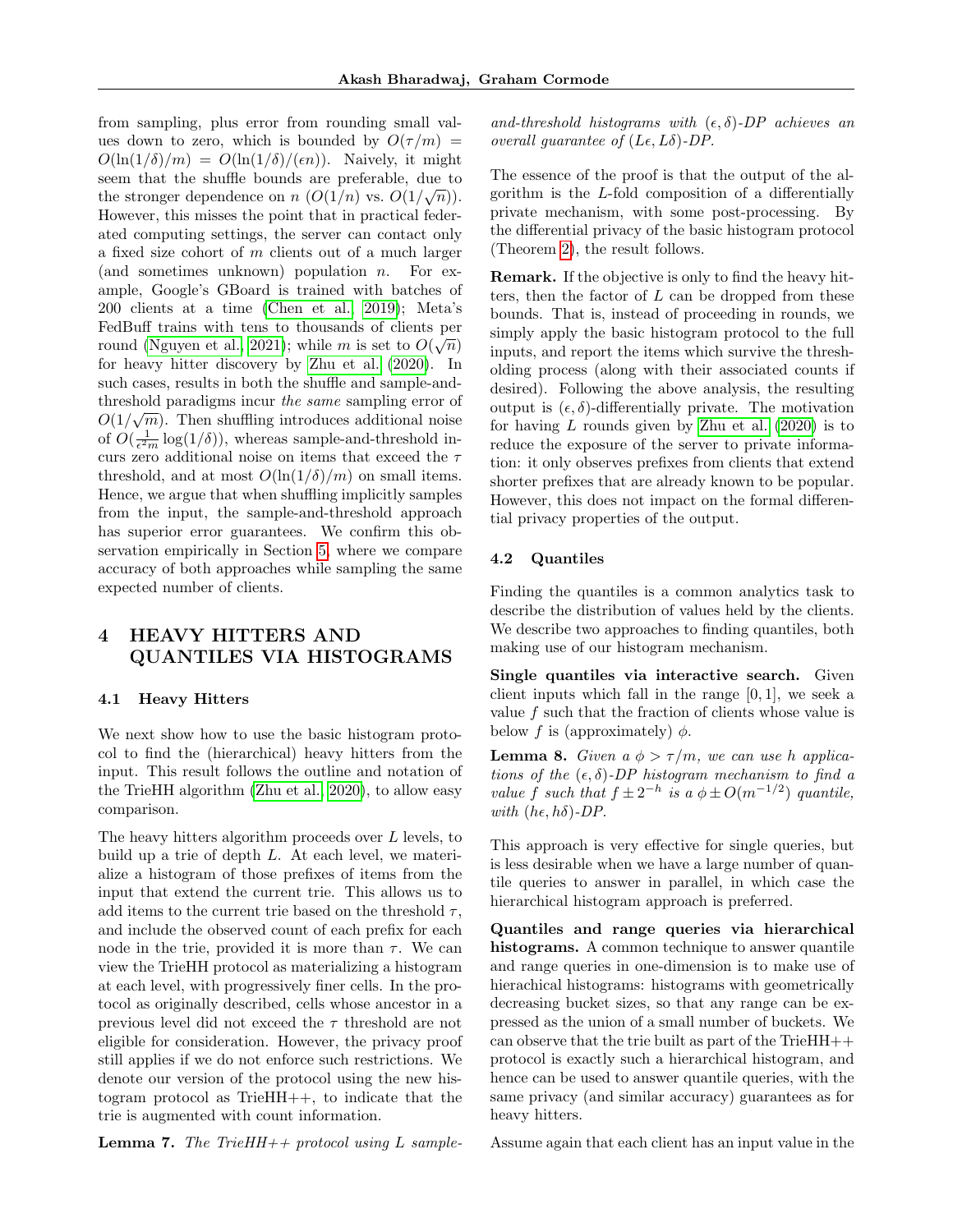range [0, 1] (say). We can interpret these as prefixes, corresponding to subranges. If the branching factor of the trie,  $\beta$ , is set to 4, then the value  $\frac{1}{3}$  falls in the range  $[0.25, 0.5]$  for a prefix of length 1; and in the range  $\left[\frac{5}{16}, \frac{6}{16}\right]$  for a prefix of length 2. Using this mapping of values to prefixes the algorithm outputs the (DP) trie with weights on nodes as before.

To answer a range query  $[0, r]$ , we decompose the range greedily into chunks that can be answered by the trie. For example, if  $\beta = 4$ , and we want the range  $[0, 0.7]$ , we find the chunks  $[0, \frac{1}{4}], [\frac{1}{4}, \frac{2}{4}]$  at level 1;  $\left[\frac{8}{16}, \frac{9}{16}\right], \left[\frac{9}{16}, \frac{10}{16}\right], \left[\frac{10}{16}, \frac{11}{16}\right]$  at level 2; and so on. If the trie has  $L$  levels, then any prefix query can be answered with  $L(\beta-1)$  probes to the histograms ( $\beta-1$  for each level). Moreover, quantile queries are answered by finding range queries whose weight is (approximately) the desired quantile  $\phi$ .

Due to the pruning, we will not have information on any ranges whose sampled weight is less than  $\tau$ , corresponding to a  $\tau/m$  fraction of mass. This will give a worst-case error bound of  $(\beta - 1)\tau/m$  per level, and so  $L(\beta - 1)\tau/m$  over all levels. Based on our setting of m proportional to  $\epsilon n/(L\tau)$ , we obtain a total error of  $(\beta - 1)(L\tau)^2 / \epsilon n$ . In summary, as a consequence of the privacy guarantee from Lemma [7,](#page-4-0) we can state:

**Lemma 9.** We can build a set of L  $(\epsilon, \delta)$ -DP histograms to answer any quantile query  $\phi$  to find a value f satisfying  $(L\epsilon, L\delta)$ -DP such that  $f \pm 2^{-L}$  is  $a \phi \pm O((L\tau)^2/\epsilon n)$  quantile.

Numeric Example. Picking similar test values as above shows that this can give reasonable accuracy for *n* large enough. For  $\tau = 10$ ,  $L = 10$ ,  $\beta = 2$ ,  $\epsilon = 1$ , the error bound yields  $10^4/n$ . So for  $n > 10^6$ , we obtain rank queries (and quantiles) in this space with error around 0.01.

## <span id="page-5-0"></span>5 EXPERIMENTS

To validate our theoretical understanding, we performed experiments using the sample-and-threshold histogram mechanism. It performs sampling on a population of size  $n$  for a target sample size  $m$ , and applies an appropriate threshold to the resulting sample, to achieve an  $(\epsilon, \delta)$ -DP guarantee. We compared against alternative mechanisms that also provide the same level of privacy when applied to the sampled set of clients: central differential privacy, via Laplace noise addition, local differential privacy based on Hadamard encoding of elements from the domain [\(Acharya et al.,](#page-9-4) [2019\)](#page-9-4), and a shuffling-approach which adds Bernoulli noise [\(Balcer and Cheu, 2020\)](#page-9-6).

We worked with the text from the complete works

of Shakespeare<sup>[1](#page-5-1)</sup>, where we extract each word, consistently map the words to one of the B buckets, and count the total number of words in each bucket. We also use synthetic data generated by distributions providing different frequency distributions: Geometric and Binomial distributions over the B cells of the histogram. For the Binomial data, each client draws from the Binomial distribution with  $n = B$  and  $p = 0.5$  to choose a histogram bucket. For the Geometric data, each client draws from a Geometric distribution with  $p = 1/\sqrt{B}$  to pick a histogram bucket. These parameters are chosen to model the non-uniform frequency distributions seen in practice, where the most popular items occur approximately 1-5% of the time.

We experimented with a range of privacy parameters  $\epsilon$ ,  $\delta$ , histogram sizes B, and population sizes n. We pick a default  $\alpha = 1/6$  and  $\delta = 10^{-8}$ , which yields a threshold  $\tau = 20$ . We simulate a population of  $n = 10^6$  clients, and measure the accuracy of recovering the frequencies for each mechanism. We compare the absolute difference of the estimated frequencies to those from the full population, and also measure the recall for the top-k heaviest buckets for  $k = B/10$ , i.e., the largest 10% of frequencies. In the plots, we focus on showing results for the range of  $\epsilon = 0.1$  (high privacy) to  $\epsilon = 1.0$  (medium privacy) regimes, consistent with the range where all the mechanisms have privacy guarantees. We vary the size of the histograms  $(B)$  from tens up to tens of thousands. Error bars show the standard error over 10 repetitions of each mechanism. Plots for other parameter settings are withheld for brevity, but support the same conclusions.

Accuracy results. Our results on accuracy are shown in Figure [1.](#page-6-0) Each row shows results for a different histogram size, from small  $(B = 2^6)$ , to large  $(B = 2^{14})$ ; each column shows results on a different dataset (Binomial, Geometric or Shakespeare data). The y-axis shows absolute error, expressed as a fraction of the total input size. We want this to be as low as possible, and ideally much smaller than 0.1%, say.

Some results immediately stand out: the results from local differential privacy are much weaker, and frequently the error is sufficiently large that the line does not appear on the plots (similar results were seen for other choices of frequency oracle, such as direct encoding and unary encoding [\(Wang et al., 2017\)](#page-10-1)—we use the Hadamard encoding as it obtained the best accuracy for these experiments). This is consistent with our understanding of LDP, and further motivates the desire to achieve accuracy closer to the centralized case in federated settings. The approach from the shuffle model, where each client adds Bernoulli noise to each

<span id="page-5-1"></span> $\frac{1}{1}$ <http://shakespeare.mit.edu/>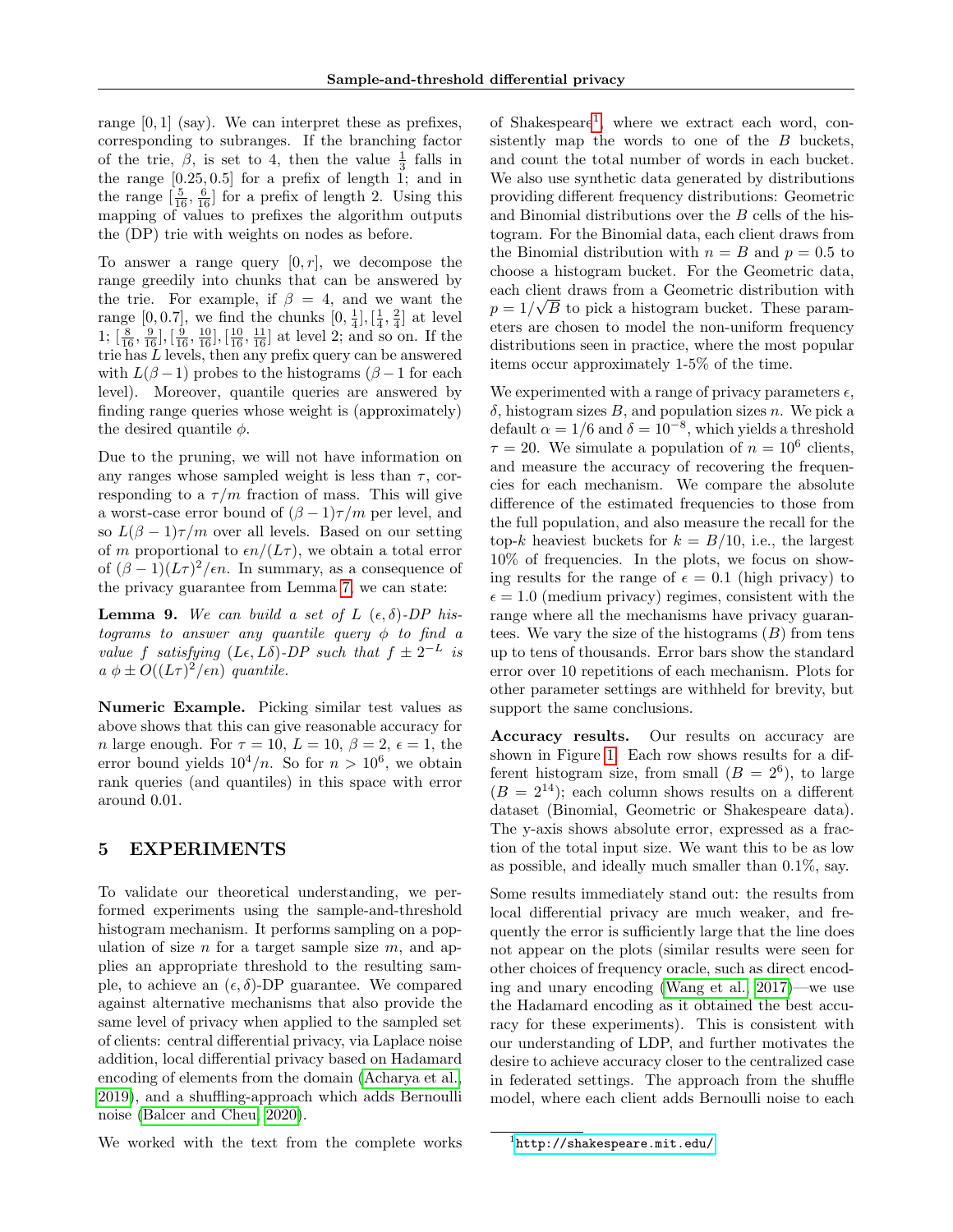<span id="page-6-0"></span>

Figure 1: Accuracy results on Binomial, Geometric and Shakespeare datasets

cell of the histogram (i.e., for each cell they report a 1 value with some probability  $q$ ) incurs higher error for small  $\epsilon$  (where more noise is added by the sampled clients). The gap is larger as the size of the histogram increases, since there are more chances for cells to incur more noise. Most intriguingly, the approach of adding Laplace noise, which is the gold standard in the centralized case, does not obtain the least error in this setting. Rather, the sample and threshold approach, which does not add explicit noise, but just removes small sampled counts, often achieves less error, particularly for small  $\epsilon$ , where the magnitude of the Laplace noise is larger. This is more pronounced for larger histograms. The exception is for the Shakespeare data for larger histograms (Figures [1f](#page-6-0) and [1i\)](#page-6-0). Here, the combination of skewed data, and smaller sample sizes for smaller  $\epsilon$ , means that only a fraction of histogram buckets pass the threshold (often, fewer than 10% of buckets). These buckets contribute little to the distribution, but while the sample-and-threshold improves over shuffling, it does not reach the accuracy of central noise addition when there are many infrequent items.

Last, we note that the magnitude of the error decreases as the histogram size increases. This is in part since the magnitude of the bucket frequencies decreases, and we are showing the (mean) error per bucket. As a sanity test, we also computed accuracy of the trivial approach of reporting zero for each bucket. The error for this approach falls above the range of each graph plotted, giving reassurance that we are achieving nontrivial accuracy for the histogram problem.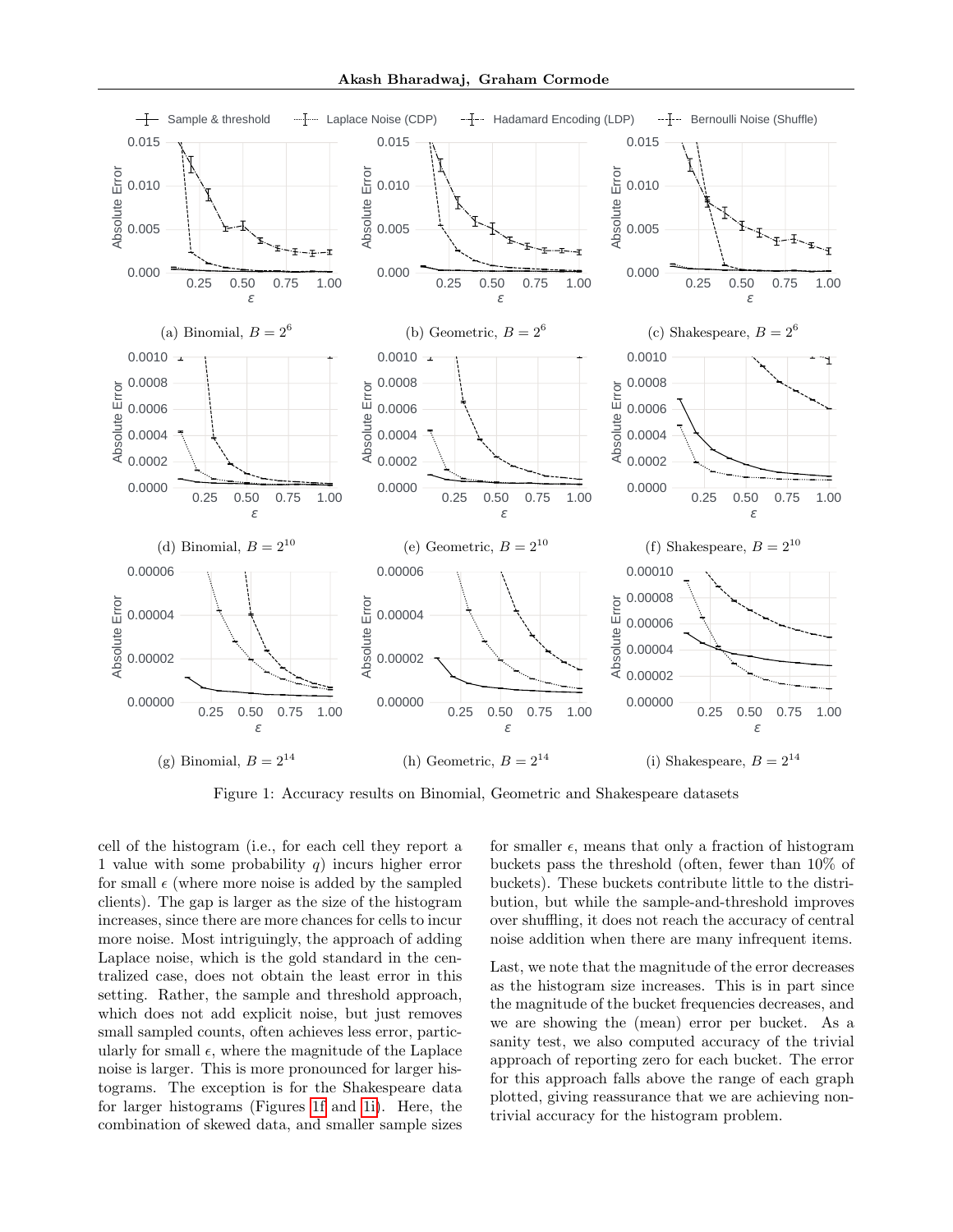<span id="page-7-0"></span>

Figure 2: Top-k recall results on Binomial, Geometric and Shakespeare datasets

Recall results. To better understand the ability of the different approaches to capture the high counts (as needed for finding heavy hitters), we measure the recall of the top-k items, for  $k = B/10$ . That is, we test whether the histogram correctly reports the (true) top-10% of items among the 10% of largest items recovered. Figure [2](#page-7-0) shows the results across different datasets. For moderate sized histograms  $(B = 2^8)$ , the sample and threshold approach achieves close to perfect recall for all datasets. Other methods are comparable, but weaker for small  $\epsilon$ . Again, it is the Shakespeare data for a larger histogram that presents the greatest challenge (in Figure [2f\)](#page-7-0). Here, the same issue as above affects sample and threshold: a large fraction of small frequencies mean that these do not meet the threshold for the sample size. Accepting a larger  $\epsilon$ , or working over a larger population to obtain a larger sample size would be needed to improve the recall. However, it could be argued that items missed are not very significant: already at  $\epsilon = 0.2$ , the threshold applied means that only items with frequency less than 0.1% are likely to be dropped.

## 6 RELATED WORK

Histograms. Due to their broad applications, histograms are one of the most heavily studied tasks in differential privacy (DP). One of the first DP results is that a private histogram can be created by adding independent Laplace noise to each entry of the exact histogram [\(Dwork, 2006;](#page-9-1) [Dwork and Roth, 2014\)](#page-9-2). For large domains, an  $(\epsilon, \delta)$ -DP guarantee can be obtained by applying a threshold to the noisy counts, and omitting any histogram entries whose (true) count is zero, which preserves the sparsity of the input [\(Ko](#page-9-12)[rolova et al., 2009;](#page-9-12) [Bun et al., 2019;](#page-9-13) [Balcer and Vad](#page-9-14)[han, 2019\)](#page-9-14). For multi-dimensional data, histograms of low-degree marginal distributions can be created via noise addition to the Hadamard transform of the data [\(Barak et al., 2007\)](#page-9-15). These results assume a given set of histogram bucket boundaries; [Xu et al. \(2012\)](#page-10-0) considered choosing bucket boundaries privately to minimize squared error. The histogram problem has also been heavily studied in the local model of DP, where each individual adds noise to their input independently. Here, histograms are often implemented via 'frequency oracles', and used to identify frequent items from the input [\(Bassily and Smith, 2015\)](#page-9-3). Optimized constructions make use of hashing [\(Wang et al.,](#page-10-1) [2017\)](#page-10-1) and Hadamard transforms [\(Acharya et al., 2019\)](#page-9-4) to minimize the variance of the estimate. More recently, results are shown in the shuffle model, where messages from individuals are anonymized by a "shuffler", so the analyst sees only the multiset of messages received without attribution [\(Erlingsson et al., 2020\)](#page-9-5). For shuffling with a fixed privacy level  $\epsilon$ , accuracy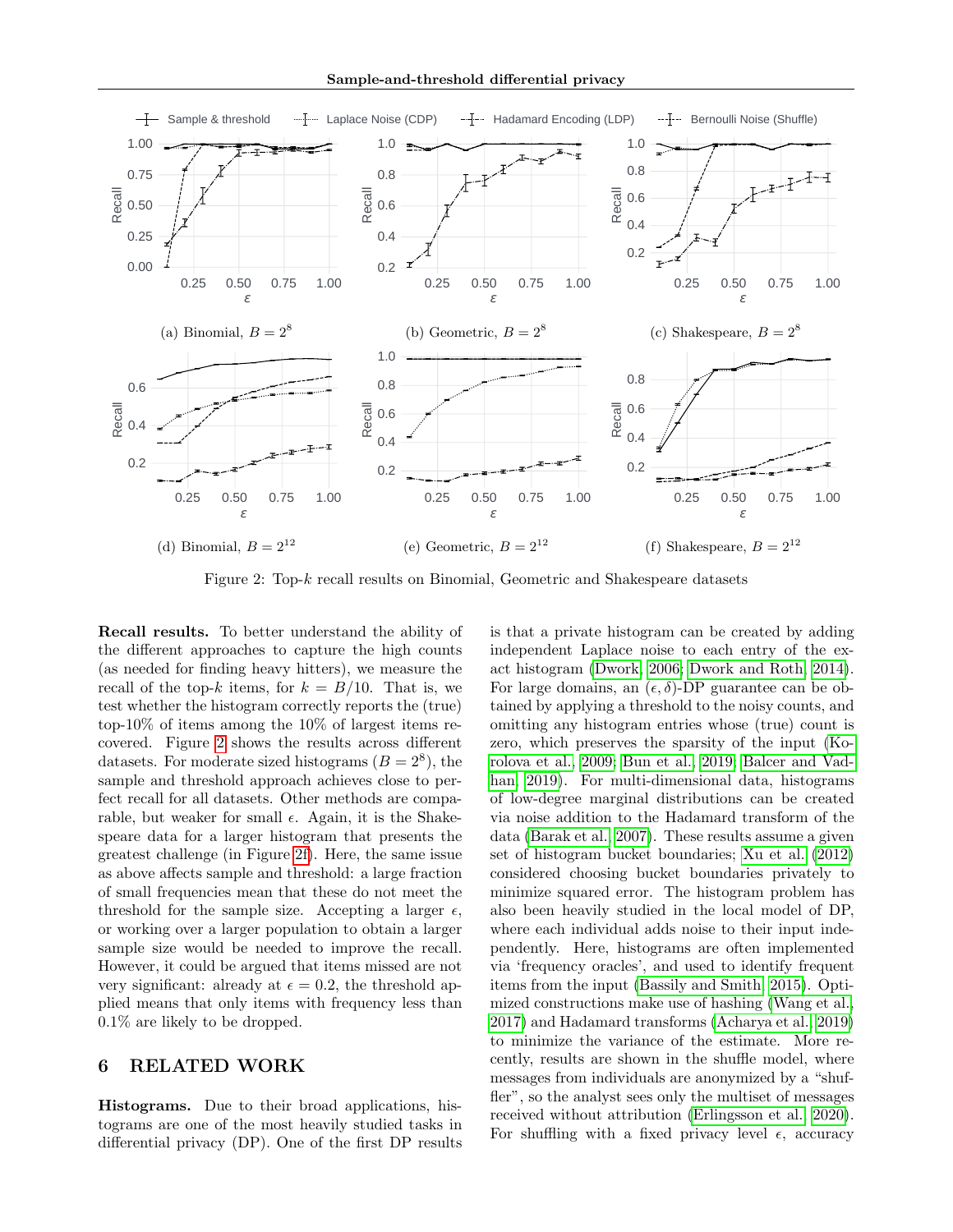bounds closer to the central case are achievable by introducing small amounts of random noise from each participant [\(Balcer and Cheu, 2020;](#page-9-6) [Li et al., 2020;](#page-9-7) [Ghazi et al., 2021\)](#page-9-16).

Heavy hitters. The problem of finding the most frequent items from a collection is a core analytics task that supports a range of objectives, from simple popularity charts, to instantiating complex language models. Due to the sensitivity of data used within these applications, it is necessary to apply strong privacy protections to the data. There have been multiple efforts to address this problem in the Local DP setting [\(Bass](#page-9-3)[ily and Smith, 2015;](#page-9-3) [Wang et al., 2017,](#page-10-1) [2020;](#page-10-8) [Erlings](#page-9-17)[son et al., 2014;](#page-9-17) [Apple, 2017;](#page-9-18) [Bassily et al., 2020\)](#page-9-19) and shuffle model [\(Ghazi et al., 2021\)](#page-9-16). The closest work to ours is recent work on Federated Heavy Hitters discov-ery [\(Zhu et al., 2020\)](#page-10-2), which describes an  $(\epsilon, \delta)$ -DP algorithm to collect information from a set of distributed clients, who each hold a (private) item. We can treat these items as strings of characters over a fixed alphabet. The algorithm proceeds in a series of L rounds to build up a trie describing the frequent items among the client population. In each round, the server contacts a random sample of m clients, and shares the current trie with them. Each client replies if its item extends the trie, and if so the client "votes" for the prefix that its item extends, along with the next character. The server receives these votes, and tallies them. Popular prefixes are added to the trie, and are candidates for further extension in the next round. The procedure stops after the trie has been built out to  $L$  levels, or if the trie cannot be extended beyond a certain level.

Quantiles and range queries. The quantiles of a distribution give a compact description of its (onedimensional) CDF, generalizing the median. The problem has also been studied in the central, local and shuffled models. Many solutions first solve range queries, then reduce quantile queries to range queries. [Xiao et al. \(2010\)](#page-10-9) propose using the Haar wavelet transform with noise, while [Qardaji et al. \(2013\)](#page-10-10) use hierarchical histograms. [Cormode et al. \(2019\)](#page-9-20) compare both methods in the local setting and observe similar levels of accuracy. In the shuffle model, quantiles are addressed via frequency histograms in the work of [Ghazi et al. \(2021\)](#page-9-16).

Sampling and DP. It is well-known that sampling can be used to amplify the guarantees of differential privacy when combined with a DP mechanism on the sample: [Balle et al. \(2020\)](#page-9-21) show results for Poisson sampling, and fixed-size sampling with and without replacement, while [Imola and Chaudhuri \(2021\)](#page-9-22) study privacy amplification when sampling according to differentially private parameters. By contrast, we consider mechanisms where sampling in isolation (with a threshold) provides the DP guarantee directly. This idea is inspired by [Zhu et al. \(2020\)](#page-10-2), which materializes a set of items based on sampling and thresholding. The key advance in our work is to show that we can output the sampled frequencies as well as the sampled items, and hence produce private histograms. Also similar to our work is that of [Li et al. \(2012\)](#page-9-23), who combine sampling with k-anonymization to achieve a DP guarantee. Here, we are able to give tight bounds to guide how to set the threshold and sampling rate based on target  $\epsilon$  and  $\delta$  values. Our work complements other efforts in the federated setting to achieve privacy guarantees with a restricted set of operations—for instance, [Kairouz et al. \(2021\)](#page-9-24) seek to perform federated learning via noise addition without sampling.

## 7 CONCLUDING REMARKS

We have shown how the sample-and-threshold approach can be applied to the fundamental problem of private histogram computation, and related tasks like heavy hitter and quantile estimation. The key technical insight is that sampling a large enough number of indistinguishable examples introduces sufficient uncertainty to meet the differential privacy guarantee. The uncertainty introduced due to sampling can be viewed as a forced randomized response (where 0 values are forced to be reported as zeroes) or "negative noise", in contrast to other mechanisms that add explicit noise. It will be interesting to try to understand the relations between these different forms of noise.

As with other works on private histograms, we assume that the bucket boundaries of the histogram are given. Adaptive division of the histogram buckets is possible, as seen in the TrieHH++ protocol. Nevertheless, this approach can give poor results in extreme cases, such as when the bulk of the data resides in a very small fraction of the input domain.

It is natural to consider what other computations might benefit from this sample-and-threshold approach. Direct application of the technique makes sense when many users hold copies of the same value. Hence, it is not well-suited to questions like finding sums and means of general distributions, unless we additionally apply some rounding and noise addition to input values first. The approach may be of value for more complex computations, such as clustering or outlier removal, where dropping rare items is a benefit, or tasks where we seek to discover descriptions of patterns in the data that have large support, such as frequent itemsets.

Acknowledgements. We thank Ari Biswas, Dzimtry Huba, Igor Markov, Ilya Mironov, Harish Srinivas, and Kaikai Wang for useful comments and feedback.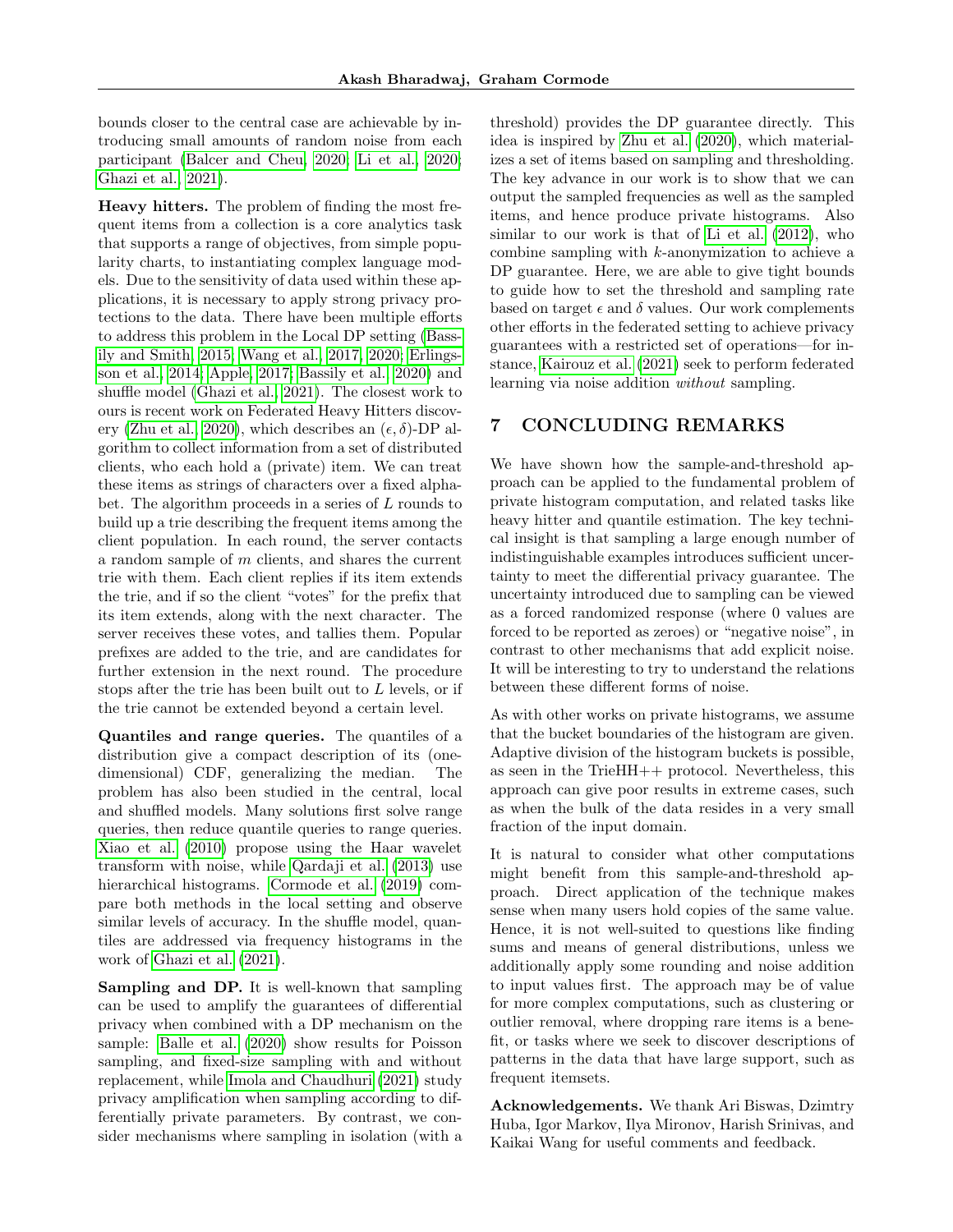#### References

- <span id="page-9-4"></span>Acharya, J., Sun, Z., and Zhang, H. (2019). Hadamard response: Estimating distributions privately, efficiently, and with little communication. In International Conference on Artificial Intelligence and Statistics, pages 1120–1129. PMLR.
- <span id="page-9-18"></span>Apple (2017). Apple differential privacy technical overview. [https://www.apple.com/privacy/](https://www.apple.com/privacy/docs/Differential_Privacy_Overview.pdf) [docs/Differential\\_Privacy\\_Overview.pdf](https://www.apple.com/privacy/docs/Differential_Privacy_Overview.pdf), last accessed 19/07/21.
- <span id="page-9-6"></span>Balcer, V. and Cheu, A. (2020). Separating local & shuffled differential privacy via histograms. In Conference on Information-Theoretic Cryptography, ITC, volume 163 of *LIPIcs*, pages 1:1-1:14. Schloss Dagstuhl - Leibniz-Zentrum für Informatik.
- <span id="page-9-14"></span>Balcer, V. and Vadhan, S. P. (2019). Differential privacy on finite computers. J. Priv. Confidentiality, 9(2).
- <span id="page-9-21"></span>Balle, B., Barthe, G., and Gaboardi, M. (2020). Privacy profiles and amplification by subsampling. J. Priv. Confidentiality, 10(1).
- <span id="page-9-15"></span>Barak, B., Chaudhuri, K., Dwork, C., Kale, S., McSherry, F., and Talwar, K. (2007). Privacy, accuracy, and consistency too: a holistic solution to contingency table release. In ACM Symposium on Principles of Database Systems, pages 273–282. ACM.
- <span id="page-9-19"></span>Bassily, R., Nissim, K., Stemmer, U., and Thakurta, A. (2020). Practical locally private heavy hitters. J. Mach. Learn. Res., 21:16:1–16:42.
- <span id="page-9-3"></span>Bassily, R. and Smith, A. D. (2015). Local, private, efficient protocols for succinct histograms. In ACM on Symposium on Theory of Computing, pages 127– 135. ACM.
- <span id="page-9-8"></span>Bonawitz, K. A., Eichner, H., Grieskamp, W., Huba, D., Ingerman, A., Ivanov, V., Kiddon, C., Konečný, J., Mazzocchi, S., McMahan, B., Overveldt, T. V., Petrou, D., Ramage, D., and Roselander, J. (2019). Towards federated learning at scale: System design. In Proceedings of Machine Learning and Systems. mlsys.org.
- <span id="page-9-13"></span>Bun, M., Nissim, K., and Stemmer, U. (2019). Simultaneous private learning of multiple concepts. J. Mach. Learn. Res., 20:94:1–94:34.
- <span id="page-9-11"></span>Chen, M., Mathews, R., Ouyang, T., and Beaufays, F. (2019). Federated learning of out-of-vocabulary words. CoRR, abs/1903.10635.
- <span id="page-9-20"></span>Cormode, G., Kulkarni, T., and Srivastava, D. (2019). Answering range queries under local differential privacy. Proc. VLDB Endow., 12(10):1126–1138.
- <span id="page-9-1"></span>Dwork, C. (2006). Differential privacy. In International Colloquium on Automata, Languages and Programming ICALP, pages 1–12. Springer.
- <span id="page-9-2"></span>Dwork, C. and Roth, A. (2014). The algorithmic foundations of differential privacy. Found. Trends Theor. Comput. Sci., 9(3-4):211–407.
- <span id="page-9-5"></span>Erlingsson, Ú., Feldman, V., Mironov, I., Raghunathan, A., Song, S., Talwar, K., and Thakurta, A. (2020). Encode, shuffle, analyze privacy revisited: Formalizations and empirical evaluation. CoRR, abs/2001.03618.
- <span id="page-9-17"></span>Erlingsson, U., Pihur, V., and Korolova, A. ´ (2014). RAPPOR: randomized aggregatable privacy-preserving ordinal response. In ACM SIGSAC Conference on Computer and Communications Security, pages 1054–1067. ACM.
- <span id="page-9-16"></span>Ghazi, B., Golowich, N., Kumar, R., Pagh, R., and Velingker, A. (2021). On the power of multiple anonymous messages: Frequency estimation and selection in the shuffle model of differential privacy. In Advances in Cryptology - EUROCRYPT, pages 463–488. Springer.
- <span id="page-9-9"></span>Huba, D., Nguyen, J., Malik, K., Zhu, R., Rabbat, M., Yousefpour, A., Wu, C., Zhan, H., Ustinov, P., Srinivas, H., Wang, K., Shoumikhin, A., Min, J., and Malek, M. (2021). Papaya: Practical, private, and scalable federated learning. CoRR, abs/2111.04877.
- <span id="page-9-22"></span>Imola, J. and Chaudhuri, K. (2021). Privacy amplification via bernoulli sampling. CoRR, abs/2105.10594.
- <span id="page-9-10"></span>Intel Specialized Development Tools (2021). Software guard extensions. [https://software.intel.](https://software.intel.com/content/www/us/en/develop/topics/software-guard-extensions.html) [com/content/www/us/en/develop/topics/](https://software.intel.com/content/www/us/en/develop/topics/software-guard-extensions.html) [software-guard-extensions.html](https://software.intel.com/content/www/us/en/develop/topics/software-guard-extensions.html).
- <span id="page-9-24"></span>Kairouz, P., McMahan, B., Song, S., Thakkar, O., Thakurta, A., and Xu, Z. (2021). Practical and private (deep) learning without sampling or shuffling. In International Conference on Machine Learning, pages 5213–5225. PMLR.
- <span id="page-9-12"></span>Korolova, A., Kenthapadi, K., Mishra, N., and Ntoulas, A. (2009). Releasing search queries and clicks privately. In International Conference on World Wide Web, pages 171–180. ACM.

<span id="page-9-25"></span>Lane, D. (2003). Introduction to Statistics.

- <span id="page-9-23"></span>Li, N., Qardaji, W., and Su, D. (2012). On sampling, anonymization, and differential privacy or, kanonymization meets differential privacy. In ACM Symposium on Information, Computer and Communications Security, ASIACCS '12, page 32–33.
- <span id="page-9-7"></span>Li, X., Liu, W., Chen, Z., Huang, K., Qin, Z., Zhang, L., and Ren, K. (2020). DUMP: A dummy-pointbased framework for histogram estimation in shuffle model. CoRR, abs/2009.13738.
- <span id="page-9-0"></span>McKenna, R., Miklau, G., and Sheldon, D. (2021). Winning the NIST contest: A scalable and general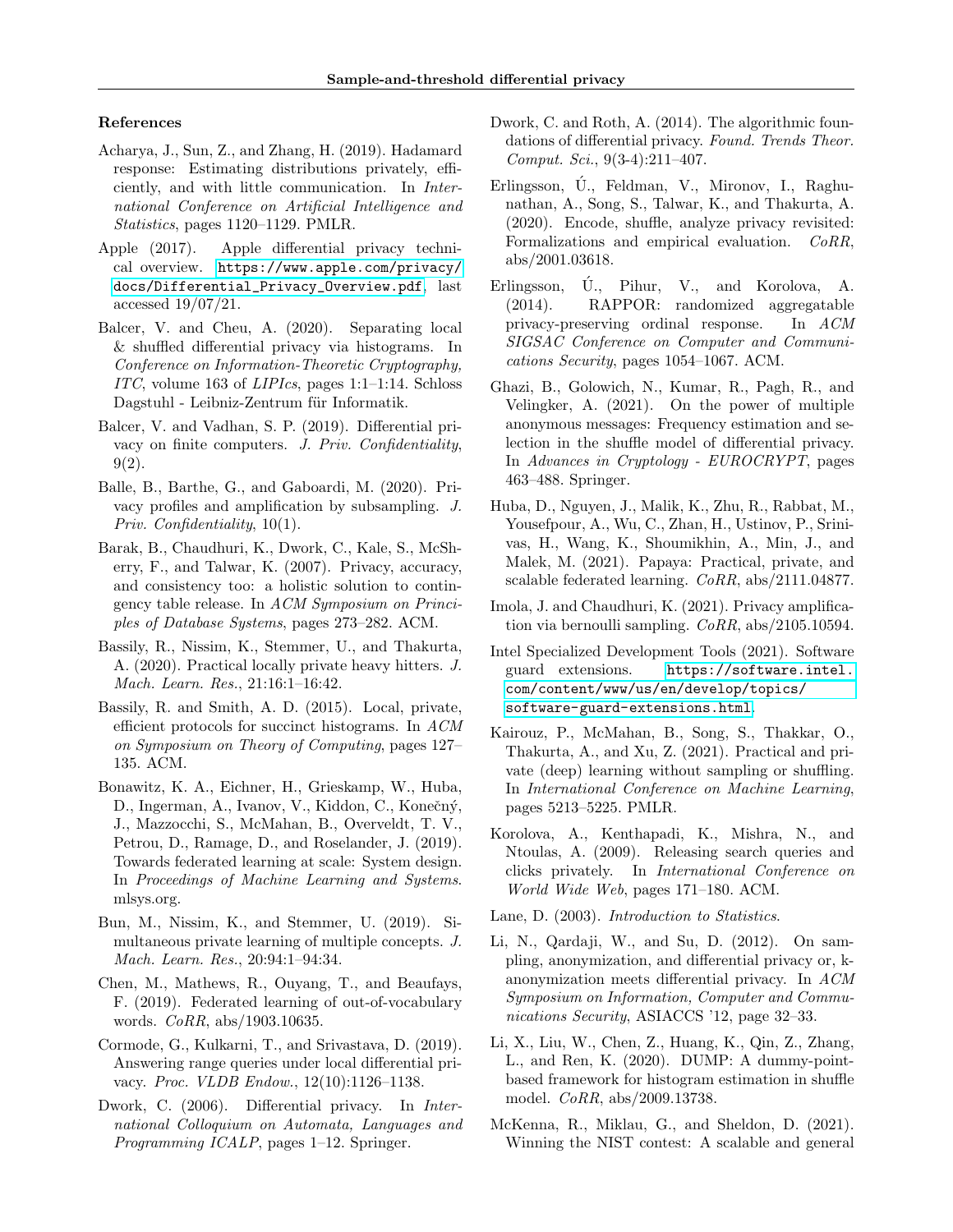approach to differentially private synthetic data. CoRR, abs/2109.04978.

- <span id="page-10-7"></span>Nguyen, J., Malik, K., Zhan, H., Yousefpour, A., Rabbat, M., Esmaeili, M. M., and Huba, D. (2021). Federated learning with buffered asynchronous aggregation. CoRR, abs/2106.06639.
- <span id="page-10-3"></span>Nishide, T. and Ohta, K. (2007). Multiparty computation for interval, equality, and comparison without bit-decomposition protocol. In Public Key Cryptog $raphy - PKC 2007$ , pages 343-360.
- <span id="page-10-10"></span>Qardaji, W. H., Yang, W., and Li, N. (2013). Understanding hierarchical methods for differentially private histograms. Proc. VLDB Endow., 6(14):1954– 1965.
- <span id="page-10-5"></span>Samarati, P. and Sweeney, L. (1998). Protecting privacy when disclosing information: k-anonymity and its enforcement through generalization and suppression. Technical report, Harvard Data Privacy Lab.
- <span id="page-10-4"></span>Veugen, T., Blom, F., de Hoogh, S. J. A., and Erkin, Z. (2015). Secure comparison protocols in the semihonest model. IEEE J. Sel. Top. Signal Process., 9(7):1217–1228.
- <span id="page-10-1"></span>Wang, T., Blocki, J., Li, N., and Jha, S. (2017). Locally differentially private protocols for frequency estimation. In USENIX Security Symposium, pages 729–745. USENIX Association.
- <span id="page-10-8"></span>Wang, T., Lopuhaä-Zwakenberg, M., Li, Z., Skoric, B., and Li, N. (2020). Locally differentially private frequency estimation with consistency. In Network and Distributed System Security Symposium, NDSS.
- <span id="page-10-9"></span>Xiao, X., Wang, G., and Gehrke, J. (2010). Differential privacy via wavelet transforms. In International Conference on Data Engineering, ICDE, pages 225– 236.
- <span id="page-10-0"></span>Xu, J., Zhang, Z., Xiao, X., Yang, Y., and Yu, G. (2012). Differentially private histogram publication. In IEEE International Conference on Data Engineering (ICDE), pages 32–43. IEEE Computer Society.
- <span id="page-10-2"></span>Zhu, W., Kairouz, P., McMahan, B., Sun, H., and Li, W. (2020). Federated heavy hitters discovery with differential privacy. In International Conference on Artificial Intelligence and Statistics, AIS-TATS, pages 3837–3847. PMLR.

## <span id="page-10-6"></span>A OMITTED TECHNICAL MATERIAL

**Lemma 1.** Given two neighboring inputs  $D, D'$ , such that  $D$  differs in one item from  $D'$ , the ratio of probabilities of seeing a cell with a given count v is bounded by  $\frac{(1-p_s)k}{k-v}$ , where k is the number of copies of the given item in input  $D$  and  $k > v$ .

Proof of [Lemma 1.](#page-2-3) The case to focus on is when input D has one extra copy of a particular item compared to  $D'$ , at some intermediate stage of the algorithm. We can directly compute the probability of picking  $v$ out of the k occurrences of the item by the Binomial formula as  $\binom{k}{v} p_s^v (1-p_s)^{k-v}$ . Our goal is to bound the ratio of probabilities of seeing a count of  $v$  copies of the item in the output of  $D$ , who has  $k$  copies of the item, and of  $D'$  who holds  $k-1$  copies. Then this ratio of probabilities is given by

$$
\frac{\binom{k}{v}p_s^v(1-p_s)^{k-v}}{\binom{k-1}{v}p_s^v(1-p_s)^{k-v-1}} = \frac{k!v!(k-1-v)!(1-p_s)}{(k-1)!v!(k-v)!}
$$

$$
= \frac{(1-p_s)k}{k-v}
$$

**Lemma 3.** If we set the sampling rate  $p_s = \alpha(1 - e^{-\epsilon})$ for some  $0 < \alpha \leq 1$  and  $\epsilon \leq 1$ , then sample-andthreshold achieves  $(\epsilon, \delta)$  differential privacy for  $\delta =$  $\exp(-C_{\alpha}\tau)$ , where  $C_{\alpha} = \ln(1/\alpha) - 1/(1+\alpha)$ .

*Proof of [Lemma 3.](#page-2-4)* From the definition of  $q$  in [\(4\)](#page-2-5), we have  $1 - q = e^{-\epsilon} - e^{-\epsilon} p_s = (1 - p_s)e^{-\epsilon}$ . Then

$$
D(q||p_s) = q \ln \frac{q}{p_s} + (1-q) \ln \frac{1-q}{1-p_s}
$$
  
=  $q \ln \left( \frac{1 - e^{-\epsilon}(1-ps)}{p_s} \right) + (1-q) \ln e^{-\epsilon}$   
=  $q \ln \left( \frac{1}{p_s} (1 - e^{-\epsilon} + e^{-\epsilon} p_s) \right) - \epsilon (1-q)$ 

To simplify this, we use  $p_s = \alpha(1 - \exp(-\epsilon))$ . Then

$$
D(q||p_s) = q \ln \left( \frac{(1 + \alpha e^{-\epsilon})(1 - e^{-\epsilon})}{\alpha(1 - e^{-\epsilon})} \right) - \epsilon (1 - q)
$$

$$
= q \ln \frac{1 + \alpha e^{-\epsilon}}{\alpha} - \epsilon (1 - q)
$$

Using the Hoeffding-Chernoff bound, we get

<span id="page-10-11"></span>
$$
\delta \le \exp(-\frac{\tau}{q}D(q||p)) = \exp(-\tau(\ln \frac{1+\alpha e^{-\epsilon}}{\alpha} - \frac{1-q}{q}\epsilon))
$$
  

$$
\le \exp(-\tau(\ln(1/\alpha) - \frac{1-q}{q}\epsilon))
$$
 (6)

We can observe that [\(6\)](#page-10-11) is decreasing as a function of  $\epsilon$ , by expanding out the definition of

$$
\frac{1-q}{q}\epsilon = \frac{e^{-\epsilon}(1-\alpha+\alpha e^{-\epsilon})}{(1-e^{-\epsilon})(1+\alpha e^{-\epsilon})}\epsilon = \frac{\epsilon}{e^{\epsilon}-1}\frac{1-\alpha+\alpha e^{-\epsilon}}{1+\alpha e^{-\epsilon}}
$$